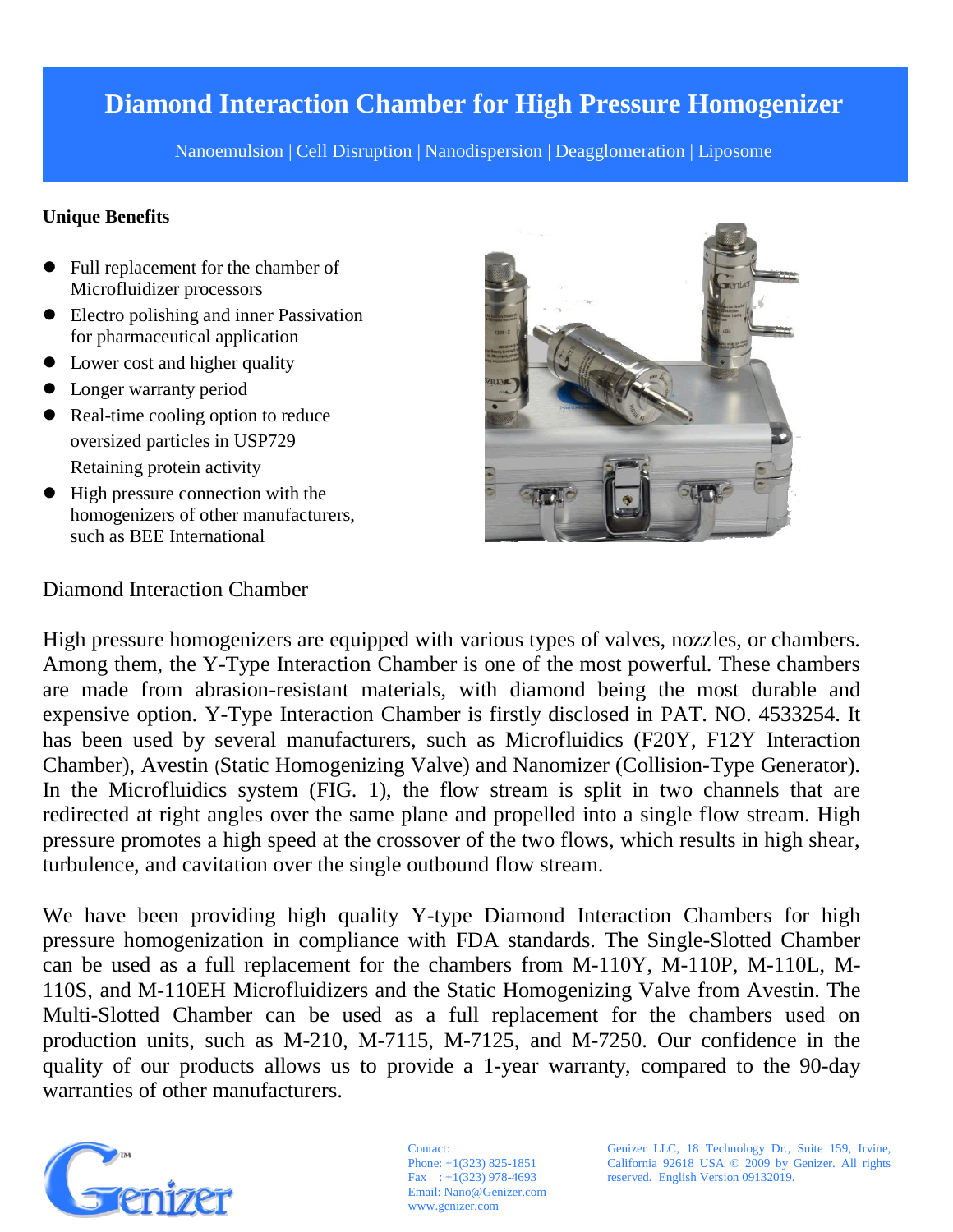## **Y-TYPE Diamond Interaction Chamber for High Pressure Homogenizer**



www.genizer.com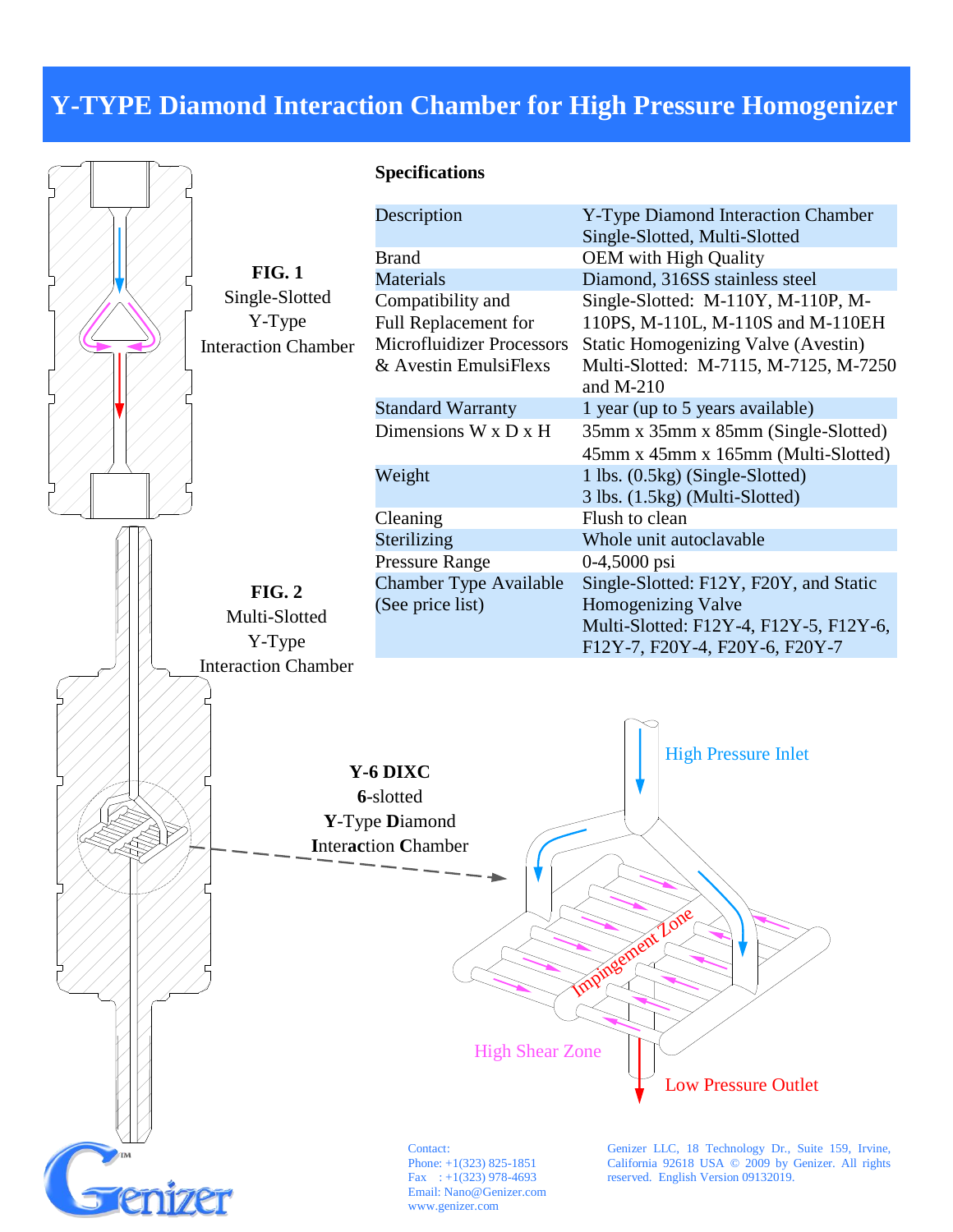## **Diamond Interaction Chamber with COOLING SYSTEMS**



#### **Chamber with Real-Time Cooling**

The outside temperature of a working chamber can exceed 80  $\mathbb{C}$  and much higher from inside, which reduces the quality of the product. For example, in the pharmaceutical industry, an overheated chamber leads to the formation of oversized particles. Particles in the parenteral  $> 5$ microns ( $\mu$ m) or PFAT5 > 0.05% are not favored by the FDA and United States Pharmacopeia (USP) 729. During cell disruption, protein activity will also be compromised. Further, the real-time cooling chamber is a better choice for preparation of Emulsified Fuel in the safer temperature. The traditional method cools the chamber by immersing it entirely in cooling liquid, but the chamber's thick steel cover makes this an ineffective solution. This patent fabrication has the cooling option inside the chamber (Fig. 3, Fig. 4), which allows for much more effective heat exchange.

### **Specifications**

| Description                      | Y-Type Diamond Interaction Chamber<br>Single-Slotted, Multi-Slotted |  |
|----------------------------------|---------------------------------------------------------------------|--|
| <b>Brand</b>                     | <b>OEM</b> with High Quality                                        |  |
| <b>Materials</b>                 | Diamond, 316SS stainless steel                                      |  |
| Compatibility and                | Single-Slotted: M-110Y, M-110P, M-                                  |  |
| Full Replacement for             | 110PS, M-110L, M-110S and M-110EH                                   |  |
| <b>Microfluidizer Processors</b> | <b>Static Homogenizing Valve (Avestin)</b>                          |  |
| & Avestin EmulsiFlexs            | Multi-Slotted: M-7115, M-7125, M-7250<br>and $M-210$                |  |
| <b>Standard Warranty</b>         | 1 year (up to 5 years available)                                    |  |
| Dimensions $W \times D \times H$ | 35mm x 35mm x 85mm (Single-Slotted)                                 |  |
|                                  | 45mm x 45mm x 165mm (Multi-Slotted)                                 |  |
| Weight                           | 1 lbs. (0.5kg) (Single-Slotted)                                     |  |
|                                  | 3 lbs. (1.5kg) (Multi-Slotted)                                      |  |
| Cleaning                         | Flush to clean                                                      |  |
| Sterilizing                      | Whole unit autoclavable                                             |  |
| <b>Pressure Range</b>            | $0-4,5000$ psi                                                      |  |
| <b>Chamber Type Available</b>    | Single-Slotted: F12Y-RT, F20Y-RT, and                               |  |
| (See price list)                 | <b>Static Homogenizing Valve-RT</b>                                 |  |
|                                  | Multi-Slotted: F12Y-4-RT, F12Y-5-RT,                                |  |
|                                  | F12Y-6-RT, F12Y-7-RT, F20Y-4-RT,                                    |  |
|                                  | F20Y-6-RT, F20Y-7-RT                                                |  |

Contact: Phone: +1(323) 825-1851 Fax  $\therefore$  +1(323) 978-4693 Email: Nano@Genizer.com www.genizer.com

Genizer LLC, 18 Technology Dr., Suite 159, Irvine, California 92618 USA © 2009 by Genizer. All rights reserved. English Version 09132019.